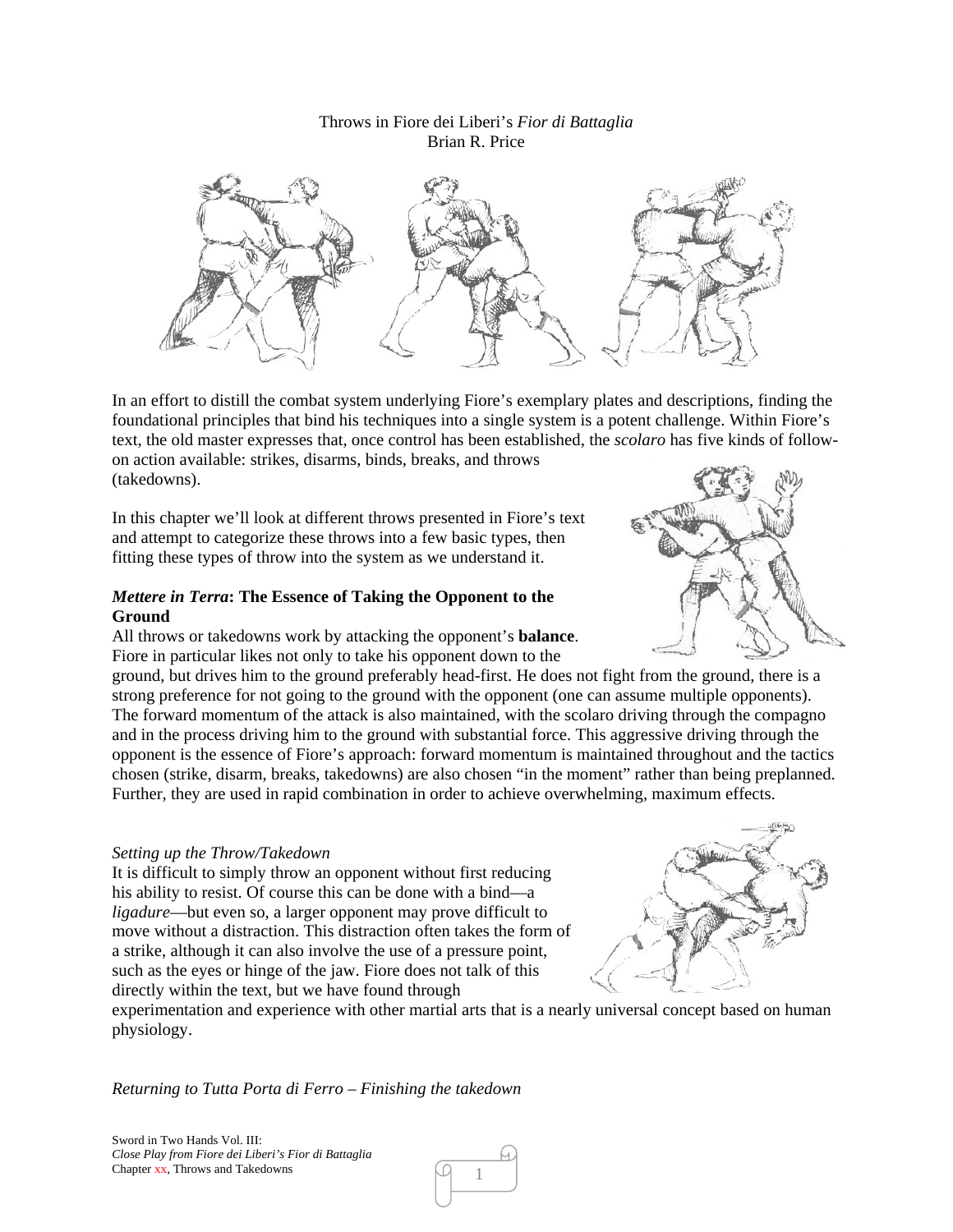In order to fully train these techniques, the movement must ultimately be completed. For the most part this is done by stepping through the motions without a compagni present. Nearly all throws finish in **tutta porta di ferro**—the starting position for the *abrazare* work—with an exceptionally solid *ellefante*. The back should be straight, the weight low but not too low, the head seeking new potential opponents. In all throwing, the *ellefante* is both critical to success for the scolaro and it is the opponent's *ellefante* he will attack.

Most of the throws occur in *mezzo tempo* (see *Masters of the Crossed Swords*, pp. xx-yy), and they generally involve driving presses that continue the *scolaro's* forward momentum. This momentum and use of *mezzo tempo* time attempts to keep him ahead of the *compagno's* combat time—inside his "decision loop"—and gets him moving backwards.

## <Drill: Driving Through>

# *The Role of the Ellefante <image of the ellefante>*

Two of the takedown groups Fiore uses attack either the connection between the *ellefante's* tower and his body or the tower itself, while the third attacks the *ellefante* himself. In both cases throws attack an opponent's *stabilità*, his connection to the earth, directly destabilizing his fighting platform and in many cases using the ground to strike him with. In many respects throws and takedowns might be considered the pinnacle of Fiore's aggressive art, since they command the opponent with maximum control.

When throwing, the *scolaro* must have the most solid platform possible. His or her weight must be low, but not too low, or too much mobility is sacrificed. The back must be straight, and the combatant should not lean over his opponent, or he disconnects the tower from the *ellefante* and loses his own balance.

On the other side of the coin, the scolaro tries to break the opponent's connection to the earth, his fighting platform, either by attacking the tower, the connection between the tower and the *ellefante*, or the *ellefante* itself. The latter technique, as we shall see, requires considerably more strength than do the first two categories.

I categorize Fiore's throws into three main groups:

- 1. Takedowns originating with *ligadure* (binds against the arm) (attacks the "tusks of the ellefante")
- 2. Leverage throws using a variant of **posta longa** (attacks against the tower itself)
- 3. Lifting throws (attacks against the *ellefante* itself)

These throws can be made forward or back, depending upon the relative positions of the combatants. There are also a few variants, such as "over the shoulder" hip throws and headlocks, but for the most part the techniques neatly fit these three broad categories.

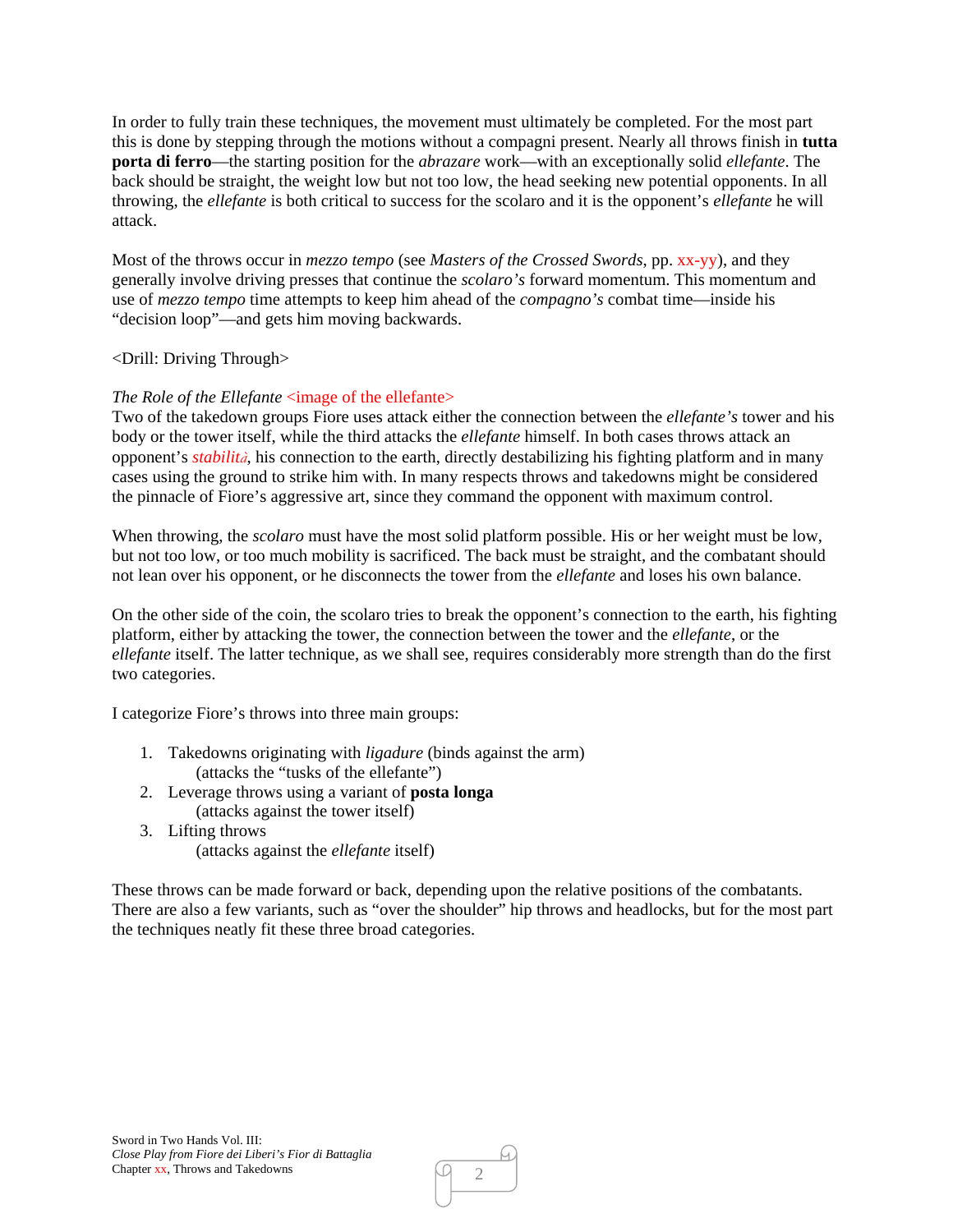## <sidebar> **Safety in Throws and Takedowns**

*In order for a throwing or takedown technique to be maximially effective, it must be completed. This presents problems to modern students of the Art, since these techniques are potentially lethal if practiced carelessly or with inexperience. First, all techniques should be very slowly and carefully approached, ideally under the auspices of an experienced instructor. Work should begin low to the ground using a soft surface, such as martial arts or gymnastics mats. Techniques of falling should be regularly exercised—as emphasized in the previous chapter—first from a kneeling, and later from a standing position.* 

*When finishing a throw, the scolaro must maintain control over this opponent. If the opponent panics which is possible with anyone—the scolaro must be able to either prevent the fall or to soften it with a sinking letdown. <photo illustrate>*

*Inexperienced compagni can be taken to the point just before the fall and the techniques should be halted at that point until both zugadore are sufficiently experienced and controlled to prevent serious injury.*  <end sidebar>

## **Ligadure-based Throws**

As we have seen previously, the three *ligadure* work by binding a joint. This bind is a potent form of control that Fiore eagerly embraces; from it the opponent can be held, or any of the other follow-on techniques may be available. He may be struck, disarmed, or, if the joint is pressed further, it can be "ruined" or "broken." This ruining of the joint is the result of abrupt and forceful movements. But the body will attempt to protect the joint and its surrounding connective tissue by moving with the pressure in order to relieve it. Thus, if the pressure continues, the opponent's body will fall.

I think of the *ligadure* as breaking the connection between the opponent's lower and upper body, between the *ellefante* (lower body) and the tower (upper body). By leveraging the arm, he is forced to move and generally ends up bent over forward or backward in an unbalanced position. Hence, the breaking of the connection between the tower and the *ellefante's* body.

Before working with any of the *Ligadure*-based throws, both combatants need a solid knowledge of the three *ligadure* themselves (the *soprane*, *sottane*, and *mezane*) and the falling skills which will enable them work in *concordia* and safety with their *compagni*. SSG instructor Colin Hatcher has provided a very good set of rolling techniques that work extremely well for falls that proceed from the *ligadure*, grouping these techniques into what he calls the **Art of the Zugadore**. SSG students who wish to maximize their understanding and kinesthetic ability in the *ligadure* takedowns are strongly encouraged to spend a lot time working through the gliding, rolling and flying versions of Mr. Hatcher's rolls as a preliminary to working through the *ligadure* takedowns.

For students who do not wish to apply the *ligadure* takedowns as closely into their Art, the action can be practiced but must be halted before the takedown actually occurs, generally to the point where the opponent's balance has been broken, but no further. Working on a soft surface, such as soft grass or martial arts mats, is strongly recommended. For these students, the takedowns can be practiced with *concordia* by sinking into the takedown with the *compagno* rather than maintaining the standing position.

Once students are very familiar with the *ligadure* and can execute them safely at speed at least in a drill environment (this should take a thousand or more repetitions—some say ten thousand—so each of the three should be extensively drilled at speed). At this point they will be able to do two of the three aspects of the *ligadura*, the bind (holding), and the break (obviously, this isn't practiced). The takedown uses, as we mentioned above, the body's natural response at avoiding catastrophic damage to the joint or bones/tissue around the joint in order to achieve a much more definitive result—forcing the opponent to

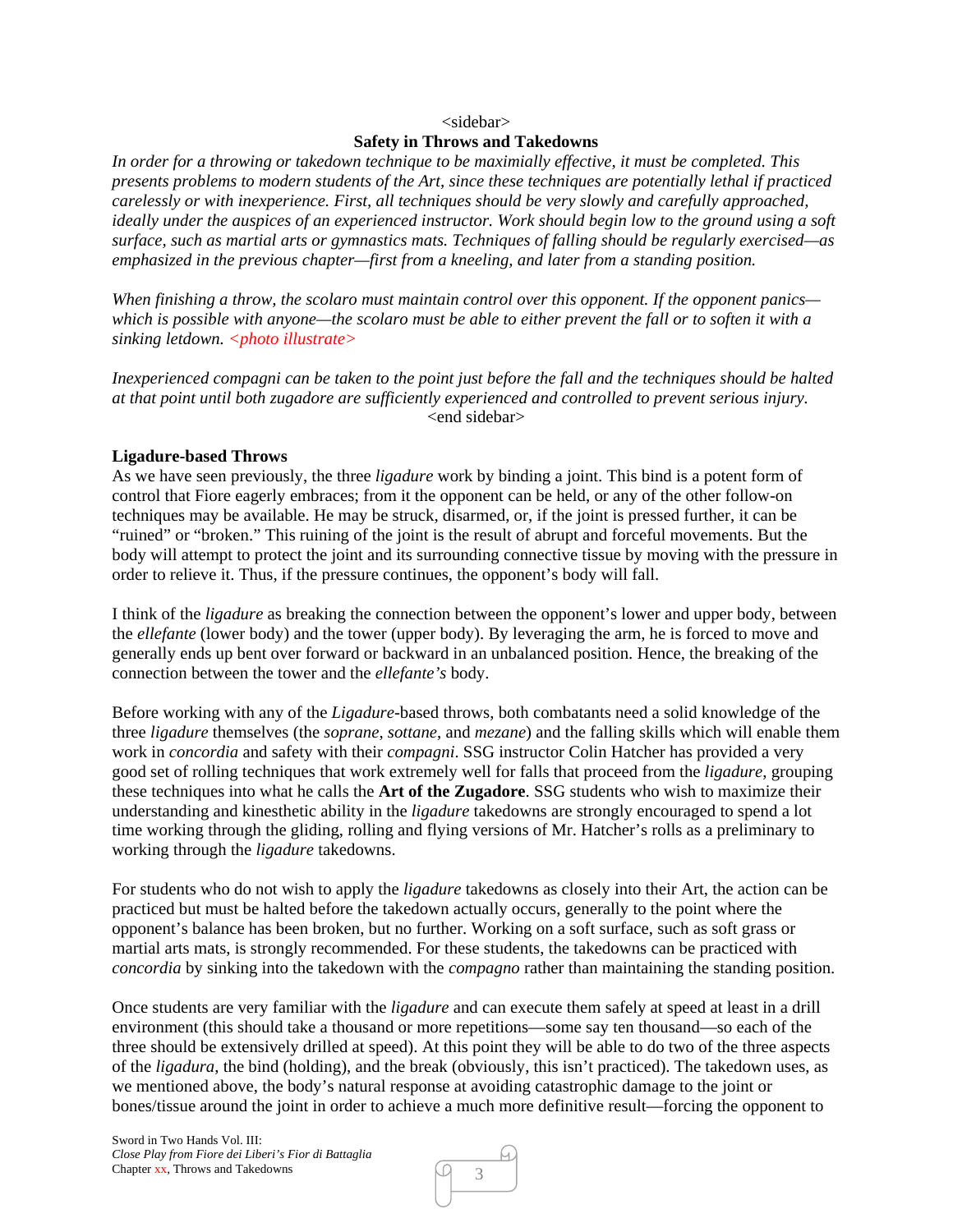the ground with a powerful and compelling movement. It can even be considered brutal—particularly when blended with the other effects. One gets the idea that Fiore would be happy achieving the bind, the ground with a powerful and compelling movement. It can even be considered brutal—particularly when blended with the other effects. One gets the idea that Fiore would be happy achieving the bind, breaking or ruining the

Takedowns are available from all three *ligadure*. From the *ligadura soprana*, takedowns are done to the rear. From the *ligadura sottana*, they are done to the front, while in the *ligadura mezana*, they are generally made to the front on the arm-bar variant and either way on the elbow-wrapping version.



### Ligadura Soprana – Rearward Takedowns

From the *ligadura soprana* and its variants (arming pointing up), the takedowns are made to the rear and forward momentum is preserved. Fiore suggests this variant on Fol.  $11r(40)$  and  $14v(69)$ , where he has the arm under control using to hands and the arm in the *ligadura* soprana position. From here, simply continuing the motion backward will complete the takedown. <photo series>

leg nor the hip need be behind the opponent because the body's own effort to protect the joint will provide sufficient leverage. The *ellefante*—his balance—is sacrificed by the opponent's body to protect his joint. This is the main method of training to counter the *ligadura soprana*, but it must be done with extreme care and without significant competition between the students, or injury can easily occur. <photo series> It is not necessary to provide a fulcrum for this kind of throw. Neither the

I have found it most effective to accompany the throw with continued forward momentum, driving through the opponent and carrying him to the ground en route. <photo series—on a big mat><video?>

#### *Countering the Ligadure Soprana*

Fiore presents his technique for countering this throw on Getty Fol. 11r(41). In almost every case, Fiore seeks to break the ligadura by increasing the leverage. He "brings a friend"—his Fiore presents his technique for countering this throw on Getty<br>Fol.  $11r(41)$ . In almost every case, Fiore seeks to break the<br>*ligadura* by increasing the leverage. He "brings a friend"—his<br>other hand and steps to increa ligadure-based throw for the other combatant, especially if the foot is well-placed during the counter. <photo series>

is well-placed during the counter. <photo series><br>Fiore presents several interesting counters to the remedy, which he shows in Getty Fol. 11r (42), 12r (51), 12v (55). The first— 11r(42) involves the *scolaro* disengaging the second hand and  $11r(42)$  involves the *scolaro* disengaging the second hand and instead moving to a wrap around the head, essentially a variant on the **posta longa** throws to be discussed in the next section. The second— $12r(51)$ —has either player gripping the lower arm and



turning with a *volta*<sup>1</sup> with an over the shoulder version of the lifting throw, to be discussed in the last turning with a *volta*<sup>1</sup> with an over the shoulder version of the lifting throw, to be discussed in the last section of this chapter. Another possibility—shown in Fol.  $12v(55)$ —is to drop down and work instead on a lifting throw, since the opponent's leg is forward. As with any counter-remedy, speed and momentum are critically important, but martial innovation is the most important quality. These same counterremedies may be used with any of the *ligadure*.



  $<sup>1</sup>$  Any of the three might be used in this case.</sup>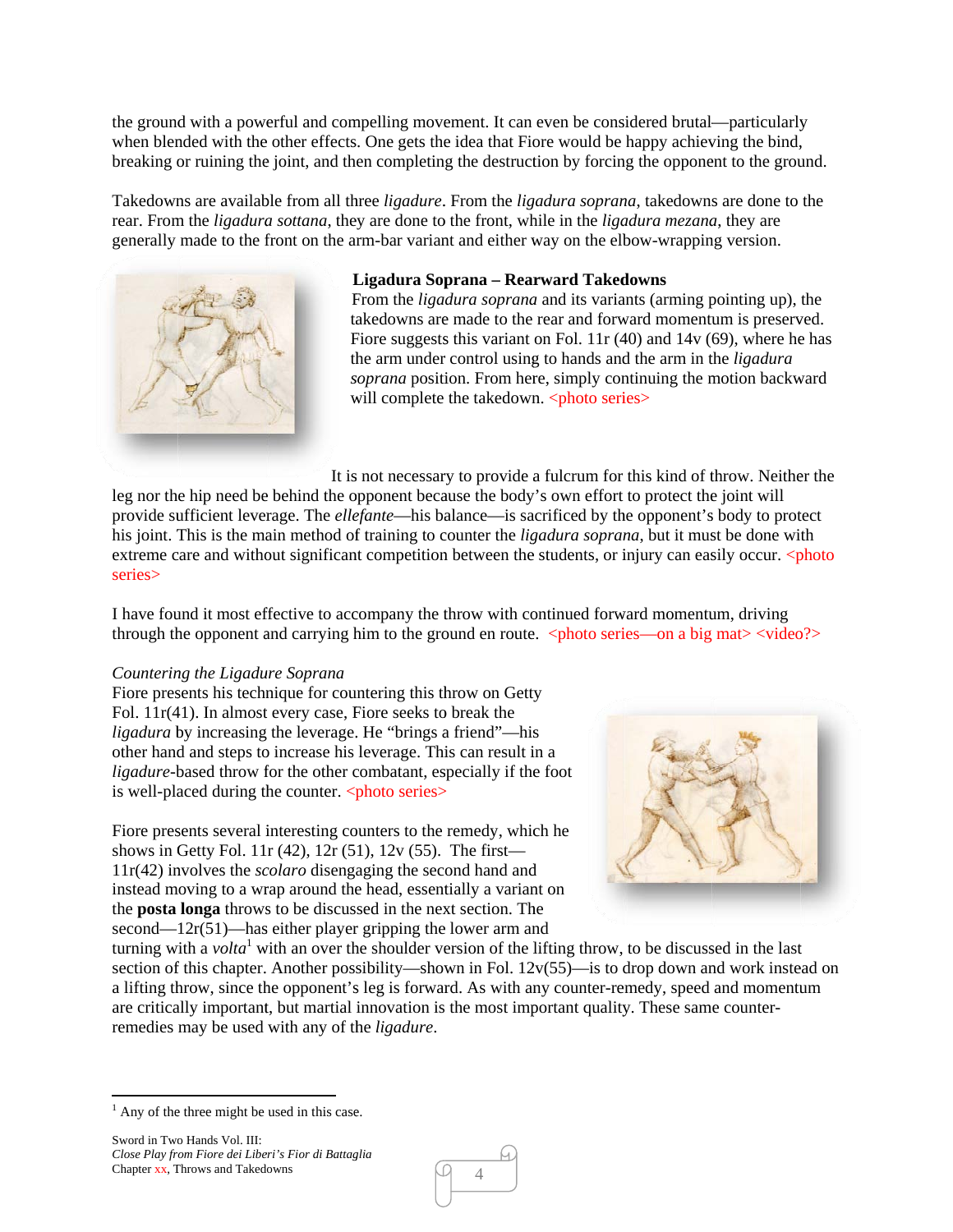

The second method of countering involves Colin Hatcher's Art of the Zugadore, where he "flies" or rolls out of the lock, staying ahead of it in harmony rather than meeting it force-on-force. Since this is a difficult rearward flying roll, only the most advanced students, well practiced in Colin's falling techniques, should attempt it. <photo series>

### *Extending the Principle*

While this shown with the *daga*, it is like most Fiorean principles applicable in many different circumstances. Anytime the arm may be controlled using a *ligadure soprana* variant, the throw is available. In every case, the objective is the same: Secure control over the arm and continue -preferably in mezzo tempo—to rotate it backwards until the opponent's balance is broken. <photo series: abrazzare> <photo series: sword in two hands> <photo series: *spada en arme>* 

### **The Liga dure Sottana a – Forward Takedowns**

From the *ligadure sottana*, the body is thrown forward, rather than back. Fiore shows this nicely on Fol.



16r (8 83), and in th e *spada en ar rme*, Fol. 33v (213). Recal ling that the lock itself is found using Fiore's *serpentina* movement (see pp.  $xx - xx$ ), the circular movement of the arm continues and thus develops increased inertia and the opponent is driven briskly forward. He can break his fall with his hand, as Fiore's zugadore appear to do, or he call roll out of the lock, as taught in Colin Hatcher's Art of the Zugadore.

<photo series: Sinking takedown> <photo series: Rolling takedown - Art of the Zugadore>

#### *Countering the Ligadure Sottana*

As with all three *ligadure*, countering requires the combatant to get and stay ahead of the lock. If he succeeds in detecting the lock just before it has been established, he may bring his second hand into play, either attacking the opponent in order to disrupt the lock (the head, eyes, throat or legs are good targets) or he can use it to add leverage to his own arm. Once the lock has been established, however, a voluntary roll ahead of the lock using the Art of the Zugadore is one of the few ways to protect the joint and escape.

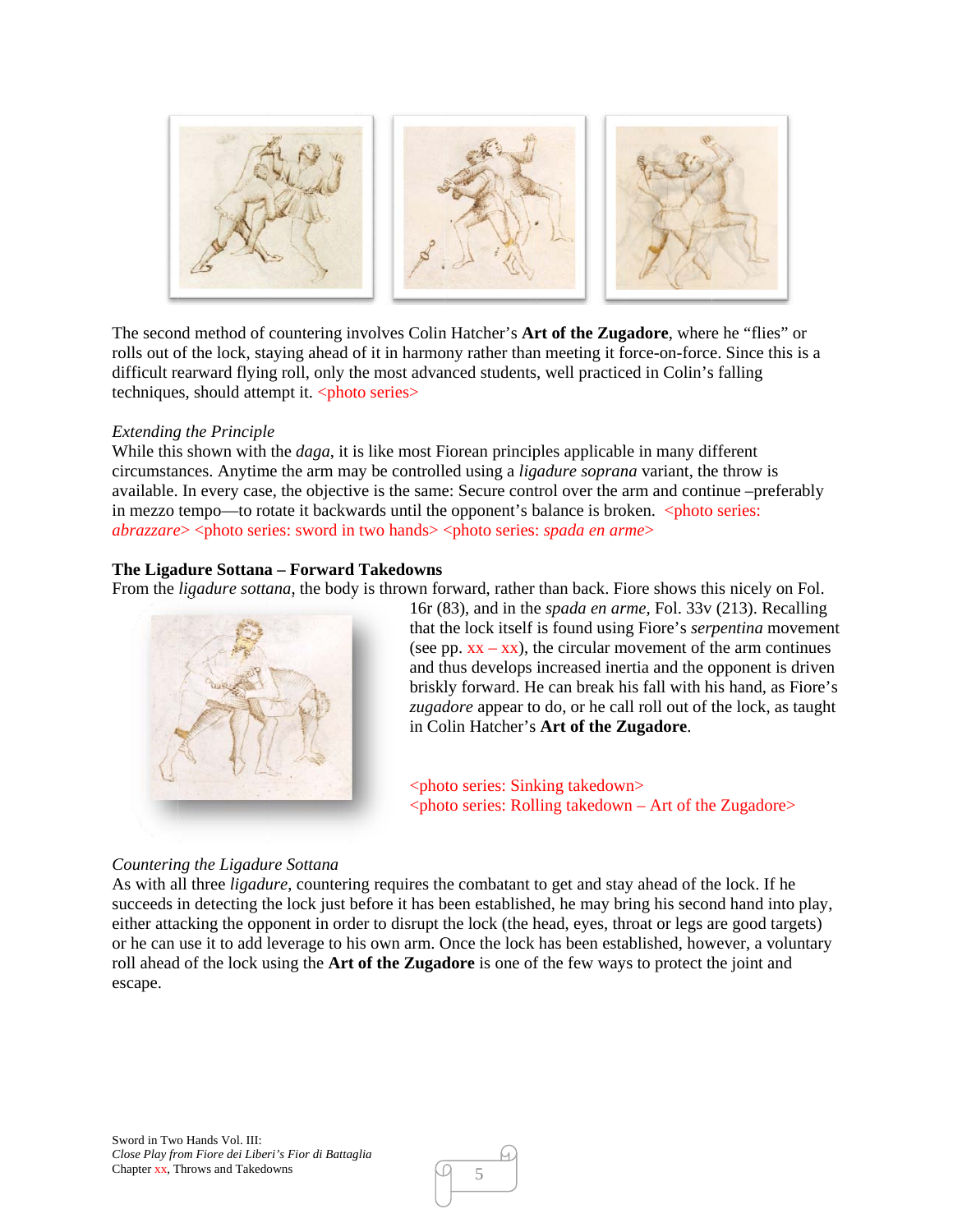### *Extending the Principle*

While this may be used with any weapon's form or unarmed, one case where its use is particularly useful is in the *spada en arme*—armoured combat—because the forced close proximity of the combatants ensures a good chance of getting control of one of the opponents arms. The ligadura sottana is then fairly easily made, and an armoured opponent may be drive forward fairly easily, as the weight of the harness will assist in his momentum. <photograph *en arme*, and unarmoured against *daga*>



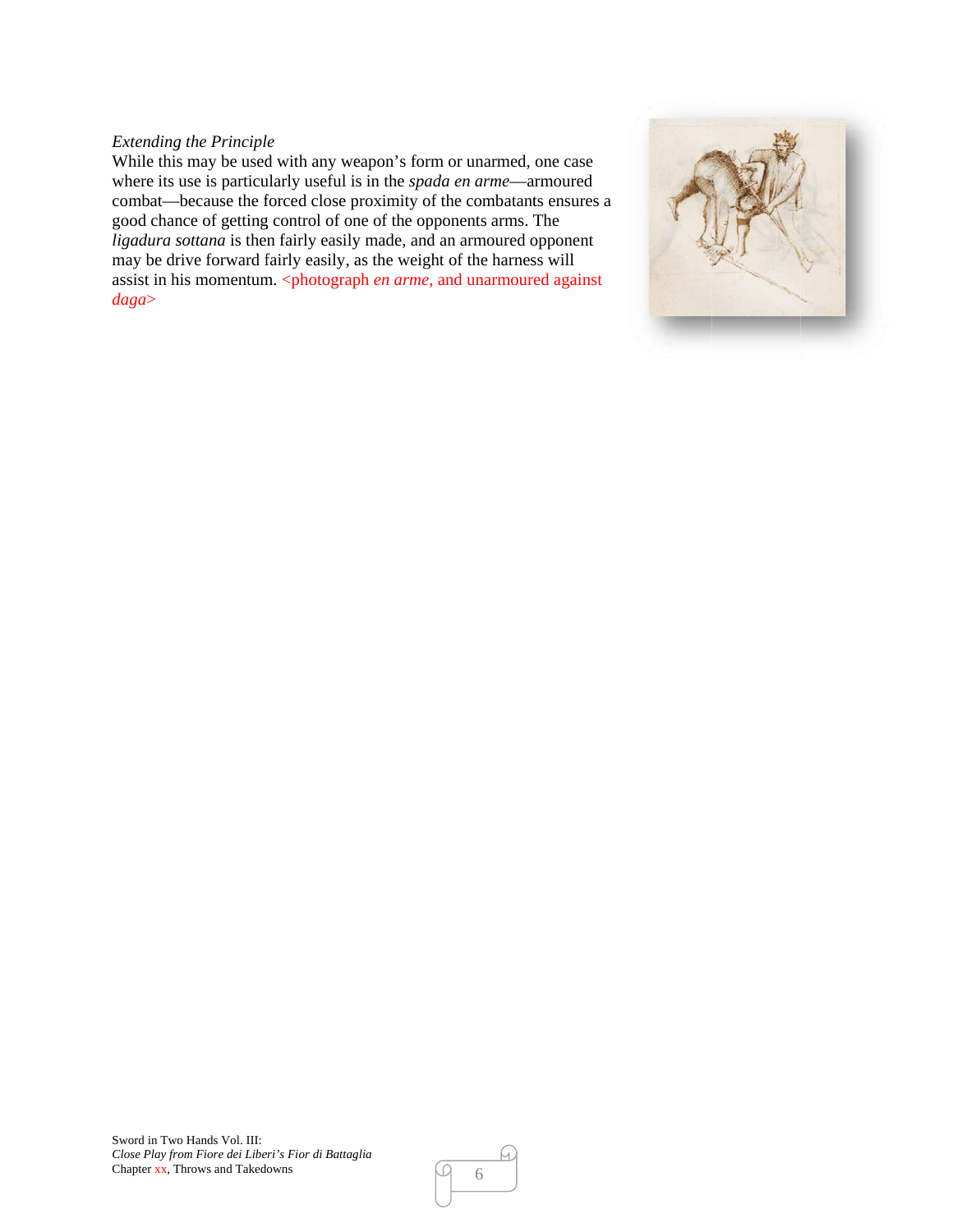

### **Li igadura Mez ana: Attacks s against the Elbow**

Finally, there are two variants available from what Fiore shows as *ligadura mezana*. First, there is the common arm bar, and attack against the elbow that threatens hyperextends the elbow joint and forces the opponent to the ground, as Fiore shows in Fol.  $13v(63)^2$  and repeatedly in the PD, notably on carte 9b-2 and 12b-1. Modern martial artists often combine this with a lock to the wrist, and this is certainly possible, although Fiore does not do it.<sup>3</sup> The opponent is powerfully forward, and although Fiore does not show it, I have found it helpful to add a foot in front of the opponents' to keep them from simply stepping forward. But if the drive is made quickly and forcefully enough— Fiore's likely preference—this is not necessary.

The second attack against the elbow is made using a serpentina motion to achieve an elbow-elbow lock, which seems to be Fiore's preference. He shows this kind of lock on Getty Fol.  $14r(66)$ ,  $20v(118)$ ,<sup>4</sup> with the *spada en arme*, Fol. 33v(213-4), and with the *azza* or poleaxe in Fol.  $37r(237)$ .<sup>5</sup> For the most part, these takedowns are also  $37r(237)$ .<sup>5</sup> For the most part, these takedowns are also made forward and may be practiced by sinking with the compagno has the movements are completed.







 $\frac{2}{3}$  Also in PD D carta 8b-5 and carta 9b-2, 12b-1.

It is perhaps curious that none of the medieval or Renaissance masters use wrist- or finger locks, although extensive shoulder and elbow locks are employed. I have long thought that perhaps this was due to their potential lack of effectiveness in armour, but I have been able to make credible wrist-locks using an hourglass gauntlet.<br> $^{4}$  Also in PD gatte 0a 4 and 14.4 respectively.

<sup>&</sup>lt;sup>4</sup> Also in PD carte 9a-4 and 14-4 respectively.

In the PD carte 27b-4.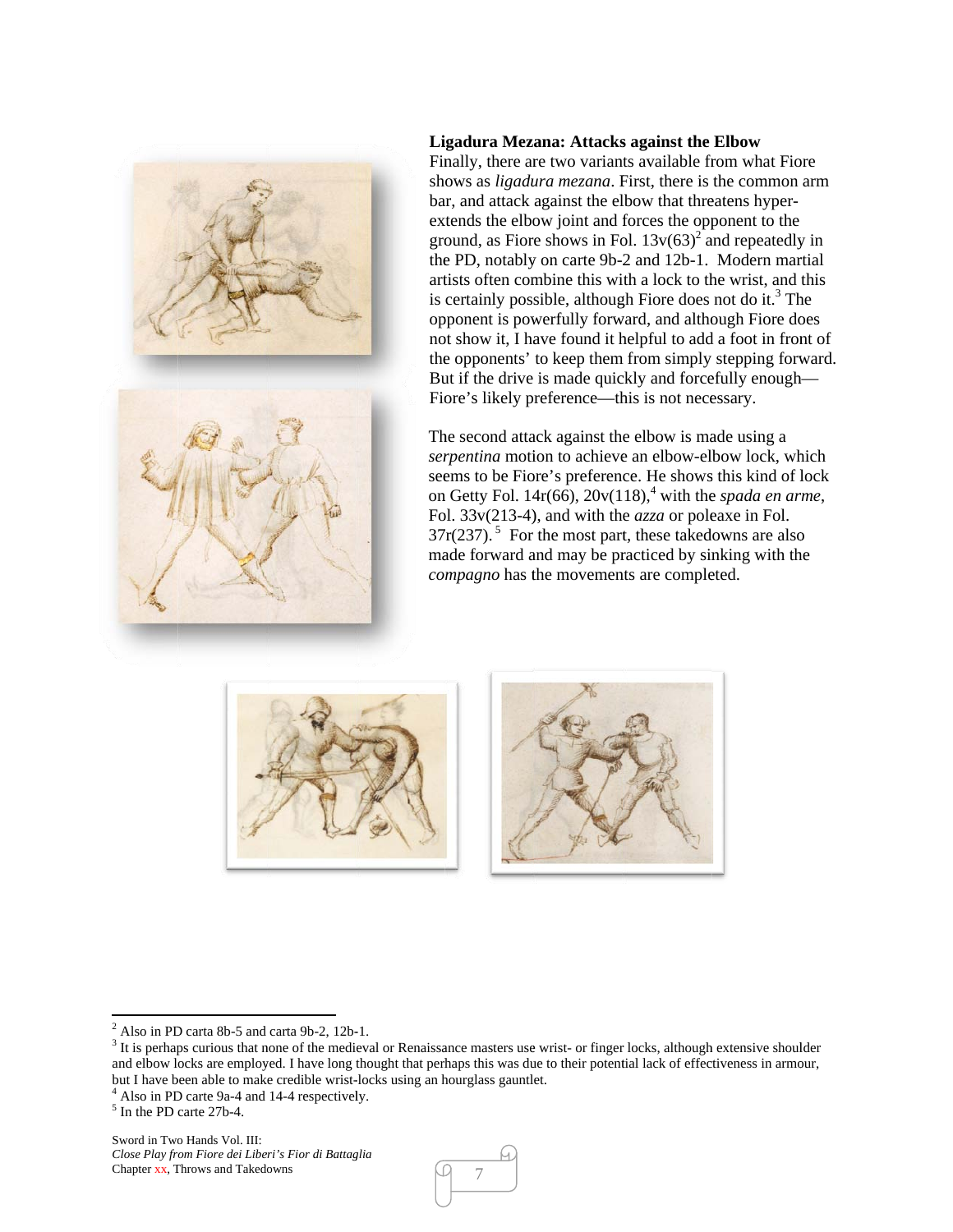### *Countering the Ligadura Mezana*

The same principles are applied to counter the *mezane* as are employed on the other two *ligadure*. First the other arm may be brought to bear and steps or turns taken in order to increase the combatant's leverage before the lock really begins. Stepping forward on a forward throw will often lessen the stress on the joint and may enable sufficient momentary relief of stress on the joint as to allow action with the other hand. Once the lock has engaged, however, the **Art of the Zugadore** may be employed by experienced combatants to stay ahead of the lock and roll away from it.

### *Extending the Principle of the Ligadura Mezana*

Fiore shows the rotating version of the *ligadura mezana* both in armour and with a poleaxe. Any time the combatants are in *zogho stretto* or close quarters range, a *serpentina* of the arm may be used to snake around the opponents' and, if the elbow is positioned correctly, a lock achieved. Continuing the motion will enable a hold, although because the hold is high, it maybe perhaps considered *instabile* and should be resolved with a takedown, strike, break or disarm as soon as possible.

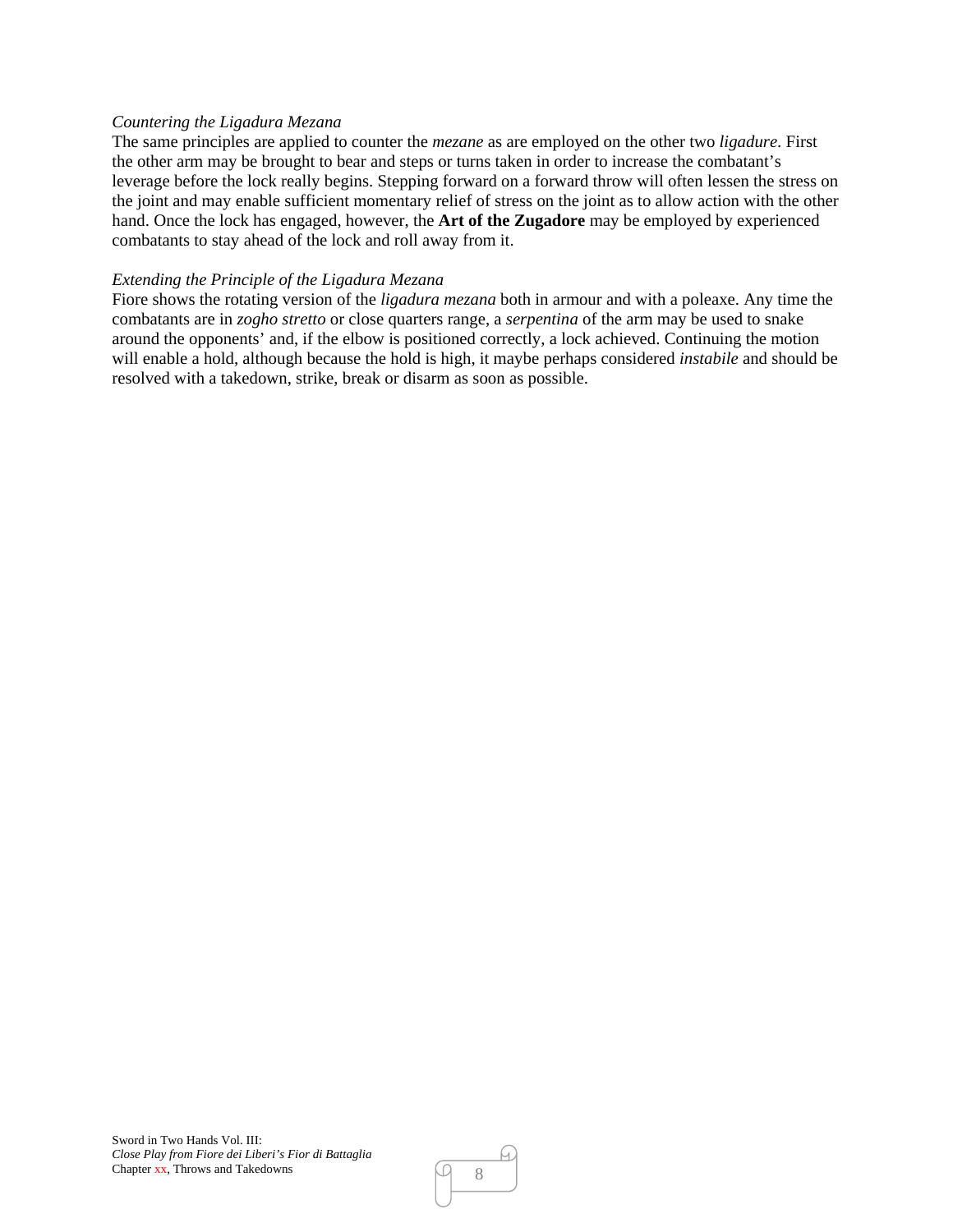

#### Upending (Posta Longa) based Throws: Attacking the Tower

Based on numbers, the **posta longa** throws are the most common form presented in the *Flos Duellatorum* and the *Fior di Battaglia*.<sup>6</sup> But also based on experience, I have found that this category of throws is used more often than any other, is generally the most likely to be able to be employed in sparring by advanced and careful combatants, and which presents itself more often for use. While the *ligadure*-based throws are used most often against the small, quick *daga*, Fiore seems to favor the posta longa throw with the longer weapons, probably because the arm is harder to capture when fighting a greater range and because the weapon itself can function as an extension of the arm, increasing the distance at which a **posta longa**-style throw may be attempted.

a marked preference for backwards throws (which makes rolling out much harder), probably because this Like the *ligadure*, this throw is made both forward or back, but there is

maintains forward momentum in the *scolaro's* attack.

Fiore does not discuss the throw at any length within the text, but this concept with all the **posta longa** throws is first offered in Fiore's discussion of the unarmed version of the guard:

Io son posta longa e achosì te aspetto. E in la presa che to mi voray fare, lo mio brazo dritto che *Io son posta longa e achosì te aspetto. E in la presa che to mi voray fare, lo mio brazo dritto che<br>sa in erto, sotto lo tuo stanch lo letterò in lo primo zogho de abrazzare, e cum tal presa in terra to* faro andare. E si aquella presa mi venisse a machare, in le alter prese che seguen virgrinò *intrare.* [Getty fol. 6R-1]

"I am the **Posta Longa** and I await you like this. And in the presa that you wish to make against me, I will position my right arm, remaining upwards, with certainty under your left, and enter into the first play of the *abrazzare*. With this *presa* I will force you to the ground. And if to this presa you should bring to me from the left, I will enter into the others that follow." the first play of the *abrazzare*. With this *presa* I will force you to the ground. And if to this presa<br>you should bring to me from the left, I will enter into the others that follow."<br>In *Sword in Two Hands*, we looked

and to execute basic throws (see pp. 94-95). There are a variety of attacks made against the upper body the tower—from this position and its variants.

Per la volta che ti fici penzandoti per lo cubito, a questo partido so'vegnuto ben di' subito, per cason de butarte in terra, perché tu non fazi, nè a me nè altruy guerra. *[Getty Fol. 2 21v(123)]* 

"With a turn I enter with a bent elbow, to this part I am coming quickly, with [cason – "intention?"] of taking you to the ground, because you do nothing against me or any other combatant."



<sup>&</sup>lt;sup>6</sup> My current count shows a combined 17 instances of *ligadura*-based throws, and 19 for the **posta longa** based ones. Contrast this with the lifting throws, which have 14 instances. All in all reasonably balance, but with a slight preference for **posta-longa** based throws, assuming that the numbers of included instances are reflective of their approximate usefulness in combat.

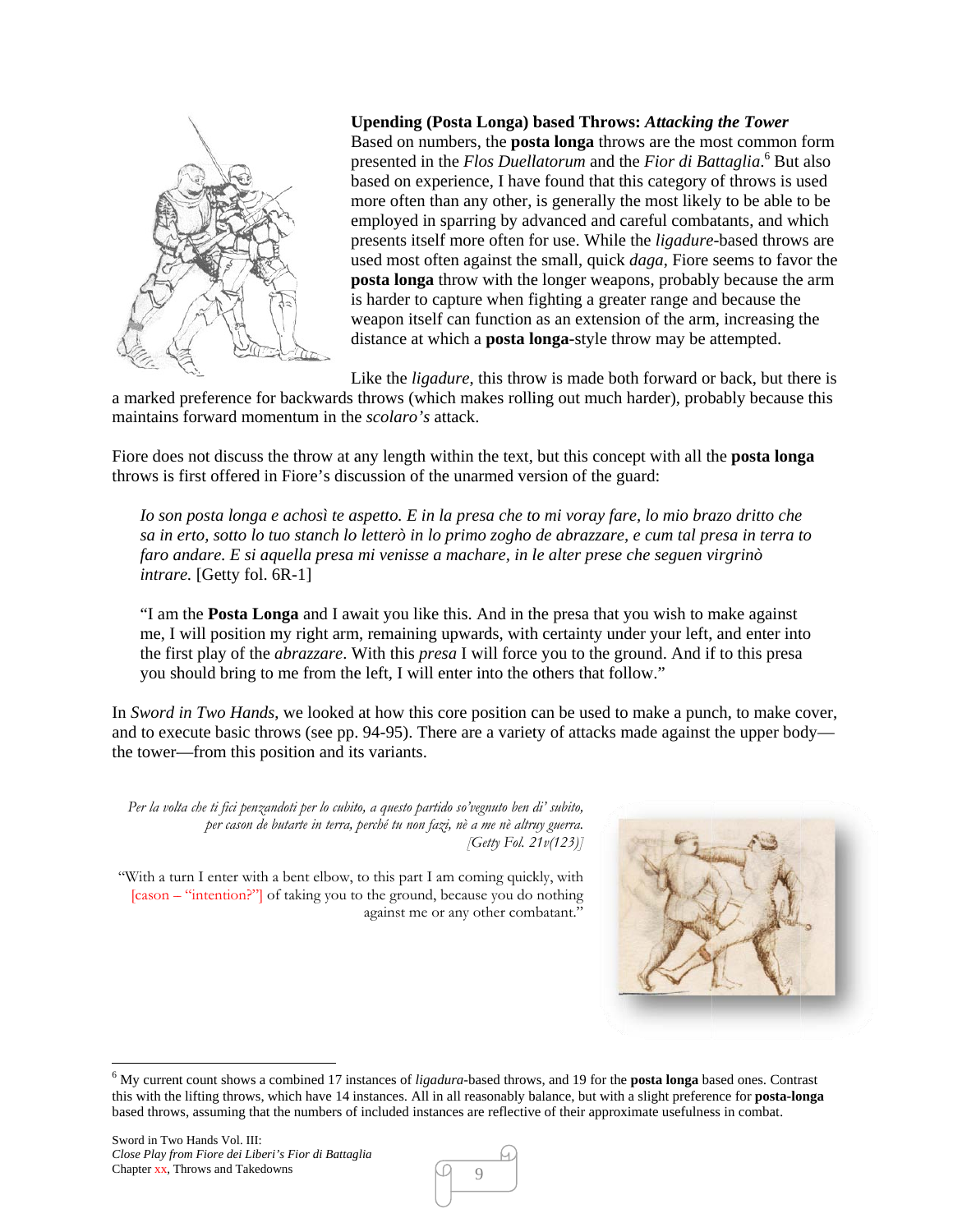Questo zogo esse del primo nostro magistro de posta di vera crose e dela bastarda: zoè quando *uno gli trà u una punta, ello s scolaro l'aspetta a in la guardia su ua e subito passa a ala coverta for r a de*  strada e tragli una punta in lo volto; e cum lo pè stancho acresse de fora del suo pè ch'è denanzi per questo modo ch'è depento, per butarlo in terra ché la punta de la spada gl'avança *oltra lo collo.*  [Getty fol.34r (215)]



"This play is from the first master of the **Vera Croce** (true cross) and of the **Bastarda**; that is to say, when one gives a thrust, the scolaro waits in his guard, quickly passing to cover out of the way, giving [also] a thrust to the face. And with the left foot he advances his left foot in the path in such a way as is depicted, to cast him to the ground so that the point of the sword advances past his neck."

Because this are leveraging kinds of attacks, it helps a great deal to have a fulcrum over which the throw can be made. Generally this is the same foot as the extended arm, in order to avoid the balance difficulty inherent in crossing the back foot forward.

There are two main variants on this principle presented in Fiore's works. The first is the "classic" posta **longa** throw, best seen perhaps in the sword in one hand section, Getty fol.  $21v(123)$  or in the armoured sword section, Getty fol. 34r(215). A particularly clear version appears in the PD carta 26a-1 shown above. All three are shown above.

The second type is one that attacks the head itself, often but not always wrapping around the neck to



secure even more solid control before completing the throw. This "headlock" approach, while included, is not as completing the throw. This "headlock"<br>approach, while included, is not as<br>common (there are only six) as the simpler leveraged throws (there are fourteen of these). These may be seen in the Getty fol.  $28v(176)$  and in armour with Getty fol.  $29r(182)$ . These are far less common, but they are used primarily to achieving a forward version of the throw (see Getty fol.  $6v(8)$  and  $7v(13)$ ). In Getty  $7v(13)$ , shown

in the unarmed grapple below, the scolaro prepares to throw the compagno (facing the viewer) forward in what a classic hip throw. But because the throw attacks the "tower," I place it in the **posta longa** family.

There is debate concerning whether Fiore always presses to the face, chin or neck during a **posta longa** throw, but I have found that while useful, this does seem to be determinant. What is important is that the presa is made above the nipple-line, and that the *scolaro* gets a foot behind his opponents' to act as a lever. Then, a *volta* is made (several are possible, depending upon the foot position and distance between the combatants) and the opponent generally loses their balance and is unable to step back to retrieve it owing to the *scolaro's* foot which blocks the way. As the compagno is thrown, the scolaro may either leave him or follow him to finish him off—but if he does so he should sink down with him rather than bending over.

To begin practice, it may be helpful to begin making the throw with the *compagni* in a kneeling position so that they can work on falling and the *scolari* can work on an efficient *volta*. The knee should not, in this case, be behind the compagno, because all that will happen is he will fall on it, potentially injuring either or both parties. < photo series

either or both parties. < photo series ><br>To execute the **posta longa** throw, it is first necessary to advance into the throw and this is usually done with a *mezza volta*. In the example shown below, the scolaro attacks the incoming *fendente* using a redoppiando, pushing it to the side and accompanying the movement with a step. Next, he steps in using a

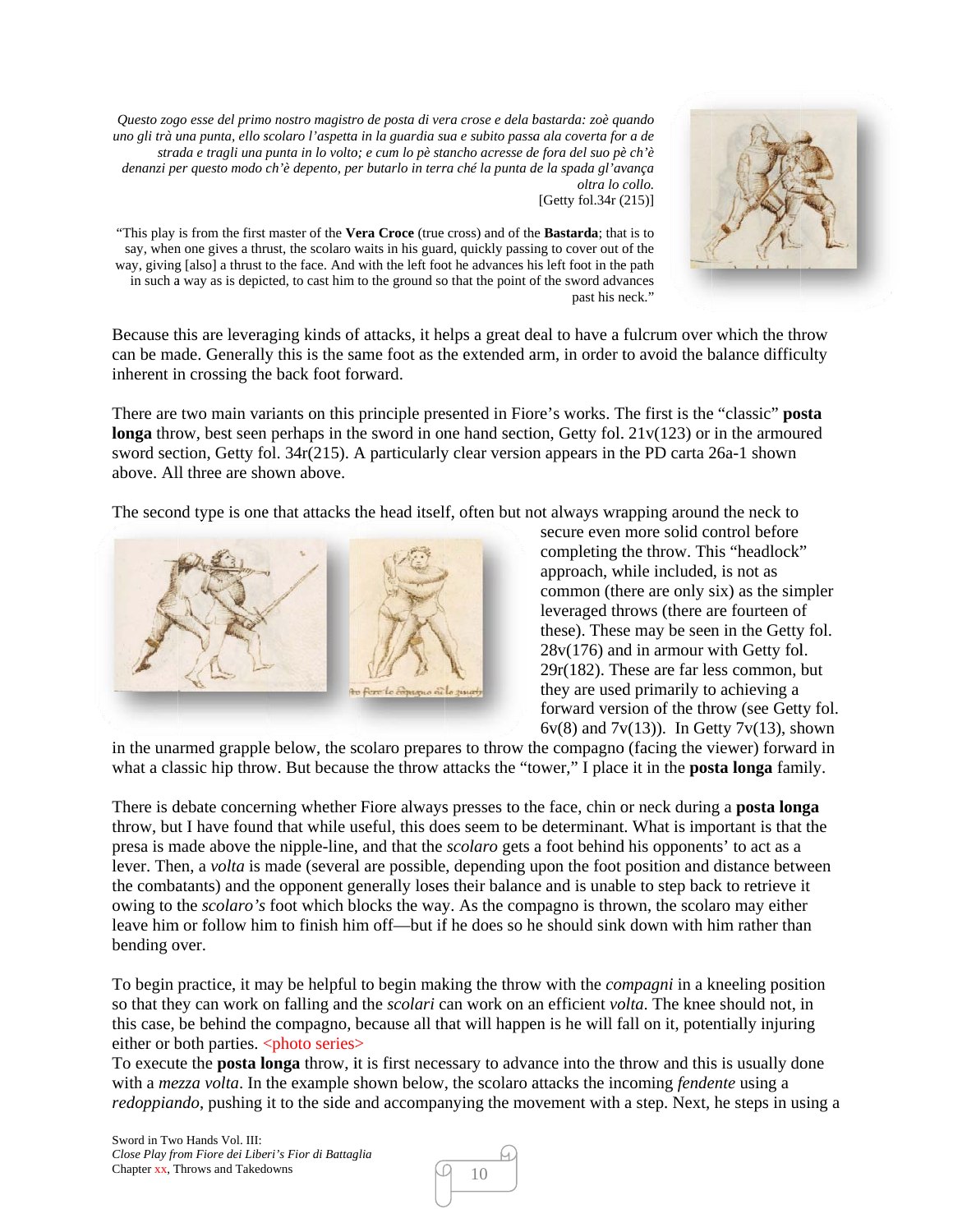*mezza volta*, or with an *acresco*, depending upon which foot is already forward. The left foot must end up behind the opponent's right, as shown. If the opponent's other foot had been forward, the scolaro would have needed to make the throw with the right arm instead. Once properly in contact, he makes a *volta* that quickly unbalances the compagno. The *compagno*, for his part, will often attempt to break the fall with a rearward step of the forward foot, but this movement is checked by the left foot as shown and as Fiore discusses in the armoured play above. The *scolaro* should end up well balanced, with the back straight and not leaning over the *compagno's* prostrate form. <photo series>

This throw can be made from either side, to the front or to the back. If the opponent had come forward and made an attack with the left leg forward instead of the right, then the scolaro could have made cover with his left hand and simultaneously stepped forward with his right arm and foot, making a left-sided version of the throw.  $\langle$ photo series $\rangle$ 

It is important to be able to innovate and apply the principles of these plays dynamically in the context of a fight. No opponent will easily allow a simple throw, so the scolaro must be flexible in his selections, choosing just ahead of the opponent, innovating within the technical framework to overcome his opponent's ability to predict.

While this throw works well with a punch or any kind of strike, it is applicable to any close-quarter weapon and is effective even against a larger opponent, because strength is not as important as leverage. The throw from **posta longa** may be made using a sword in one hand, in two, using a poleaxe, or even non-Fiore weapons, such as sword and buckler. <photo series for each>

## <sidebar> **Stepping Behind**  *Planning for Armoured Combat*

*Fiore shows deep stepping behind the opponent's leg when making a posta longa throw, but there is a potential difficulty with the technique. When both combatants are armoured, the "wing" or protective plate that extends behind the knees on both leg-harnesses may become strongly entangled, hampering mobility at the least or wrenching knees at worst.* 

*To avoid this, I recommend stepping shallower, calf-to-calf or even foot-to-foot. This way, there is less risk of tangling. It is true that it makes it easier for the opponent to creatively step away from the blocking leg, but it seems worth the risk to avoid potentially series knee injuries.* 

*Note that Fiore does not follow the Ju-Jitsu practice of wrapping the lower leg around that of his opponent; rather, he simply impedes his ability to step back.* 

<photos, foot-to-foot and knee-to-knee>

<end sidebar>

#### *Head-Wraps*

Fiore has a preference for using the head or neck as the leveraging point in a **posta longa**-type throw. To make the throw stronger and more solid, one can pass with the right leg behind the opponents' and aggressively wrap the arm around his throat, effectively "close-lining" him to the ground.

#### *Sword-lever and Shoulder-point variants*

One interesting variant is the shoulder-point *presa*, which can be made with the longer weapons. It uses the same principle as the other upending throws, but has an interesting variant in that it presses strongly

Sword in Two Hands Vol. III: *Close Play from Fiore dei Liberi's Fior di Battaglia*  Chapter xx, Throws and Takedowns  $\begin{pmatrix} 0 & 11 \end{pmatrix}$ 

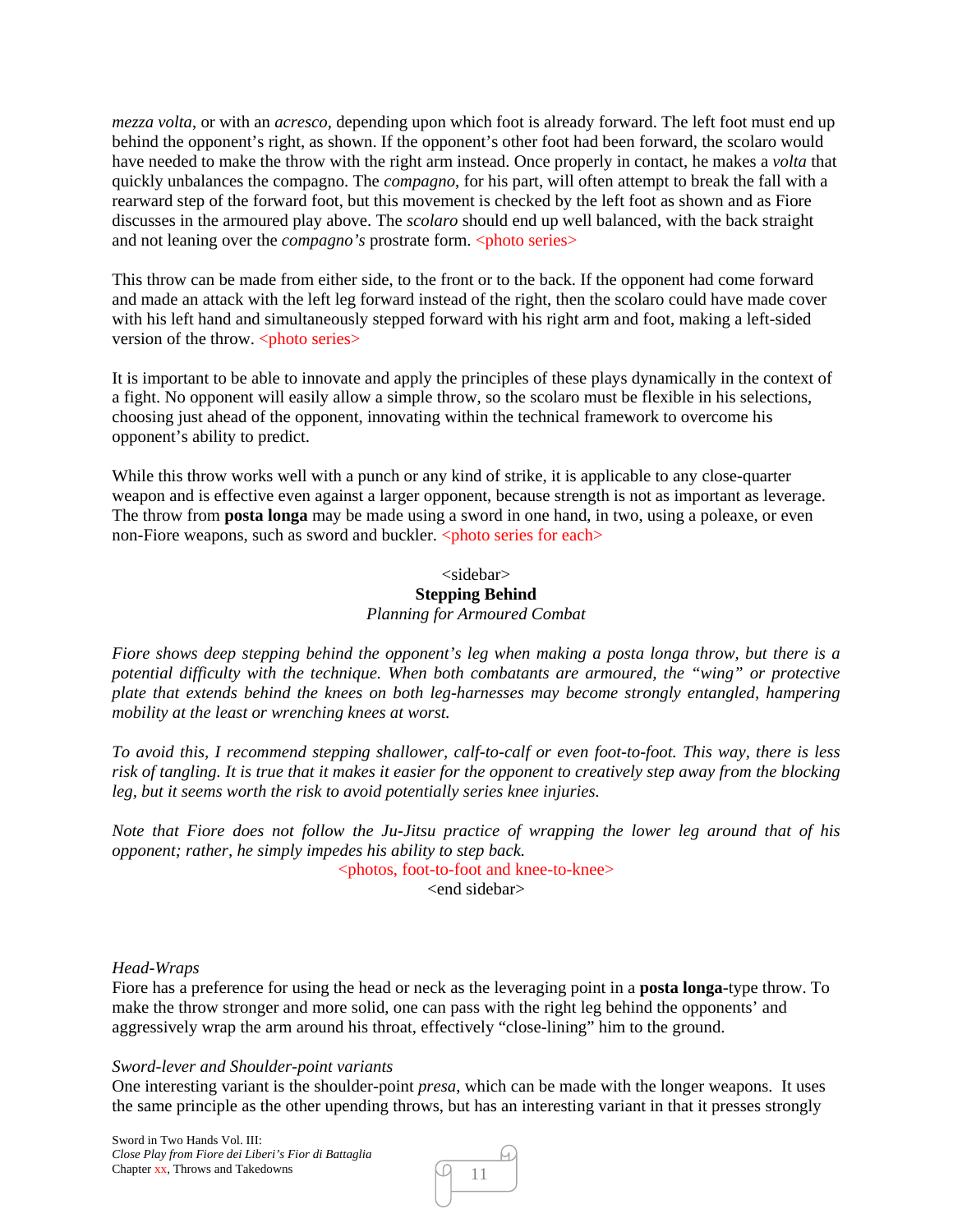on the left shoulder itself to drive the opponent to the ground. Fiore uses the whole blade to drive the opponent to the ground in Getty Fol. 29v(184), PD Carta 22b-2 We see this variant also in the sword in armour section, where Fiore simply presses against the opponent's body in Fol. 34r(215) and in PD Carta 26A-1, although in these cases he has stepped behind the opponent.

I prefer to execute this with a "shoulder point" variant, which means that the sword is grasped mezzamente—at the middle—and the press is made at the point of the shoulder.

Posta Longa throws to the Front (TBD)

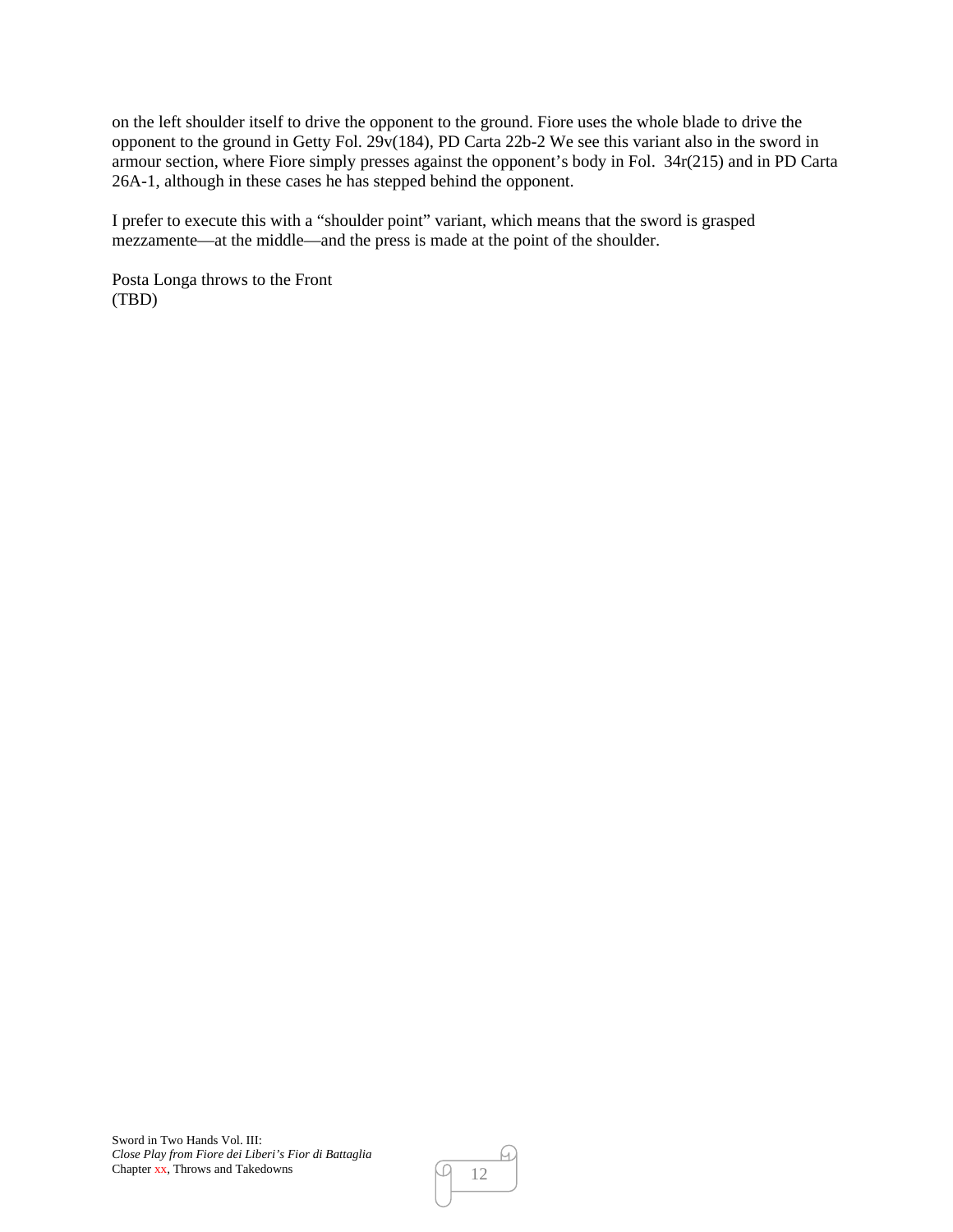## **Lift ting Throws**



In terra del tutto ti convien andare e defesa over contrario non poray fare e la daga ti faro andar luntana piustoso che ti la piglirò in mano peroch'io so quest'arte cum ogni ingano [Getty fol.  $12v(55)$ ] n<br>la<br>o.

"Wholly to the earth will I make you go and you cannot do anything [about it]. And [your] dagger I will make go so very far away that you will lose it because I know this art with every [ignano]."

The third type of throw involves attacking the combatant's ellefante directly. I call these "lifting" attacks, because in

is done for the most part lifting the forward leg, sometimes in conjunction with a backward press of the upper body (the tower). Because lifting attacks attempt to dislodge the opponent's *ellefante*, his connection to the ground, they require more strength than do the other types.



While most of Fiore's lifting throws are made focusing on the forward leg, he does occasionally use the opponent's arm leveraged over the shoulder to make a different kind of lifting attack (Getty fol.  $7r(11)$ ;  $12r(51)$  and 15 $r(72)$ . 12 $r(51)$  is shown left. This is akin to a modern shoulder throw; the attack breaks the opponent's connection from the ground.

Lifting throws are made less often in Fiore's text than are the upending (posta longa) throws, but they are extremely direct and brutal. Most of them drive through the opponent and following the lift, drive the compagno into the earth directly on his head. For this reason, they are

difficult to train without advanced falling skills. Two options are available. First, with extraordinary compagno into the earth directly on his head. For this reason, they are<br>difficult to train without advanced falling skills. Two options are available. First, with extraordinary<br>control, one can move to the point where the have found that more complete training is still too powerful to be done on regular mats—or, heaven forbid, on soft grass. We use instead the large 12" soft mats used in gymnastics. One can envision Fiore using piles of hay for this same purpose.

#### **vs daga**

With the *daga*, his most common approach is to maintain his grip (*presa*) on the wrist, using that point to push as he grips the lower leg and lifts upward. We see this in Fol.  $12v(55)$ —the classic demonstration of the technique—but also in Fol.  $14v(71)$ , where he uses the elbow as the main leverage point and in Fol. 38v(250). .

#### **vs unarm med (abrazare e)**

In Fol.  $6v(7)$ , we find Fiore making his throw using the head/neck for the upper point—as would be done in an upending throw from **posta longa**—but the effectiveness of the throw is enhanced by lifting the leg as well. In this sense the throw looks more like an enhanced and more effective version of the upending throw. In Fol.  $8r(18)$ , he uses the elbow push (in this case a lift) to break the opponent's push to his own

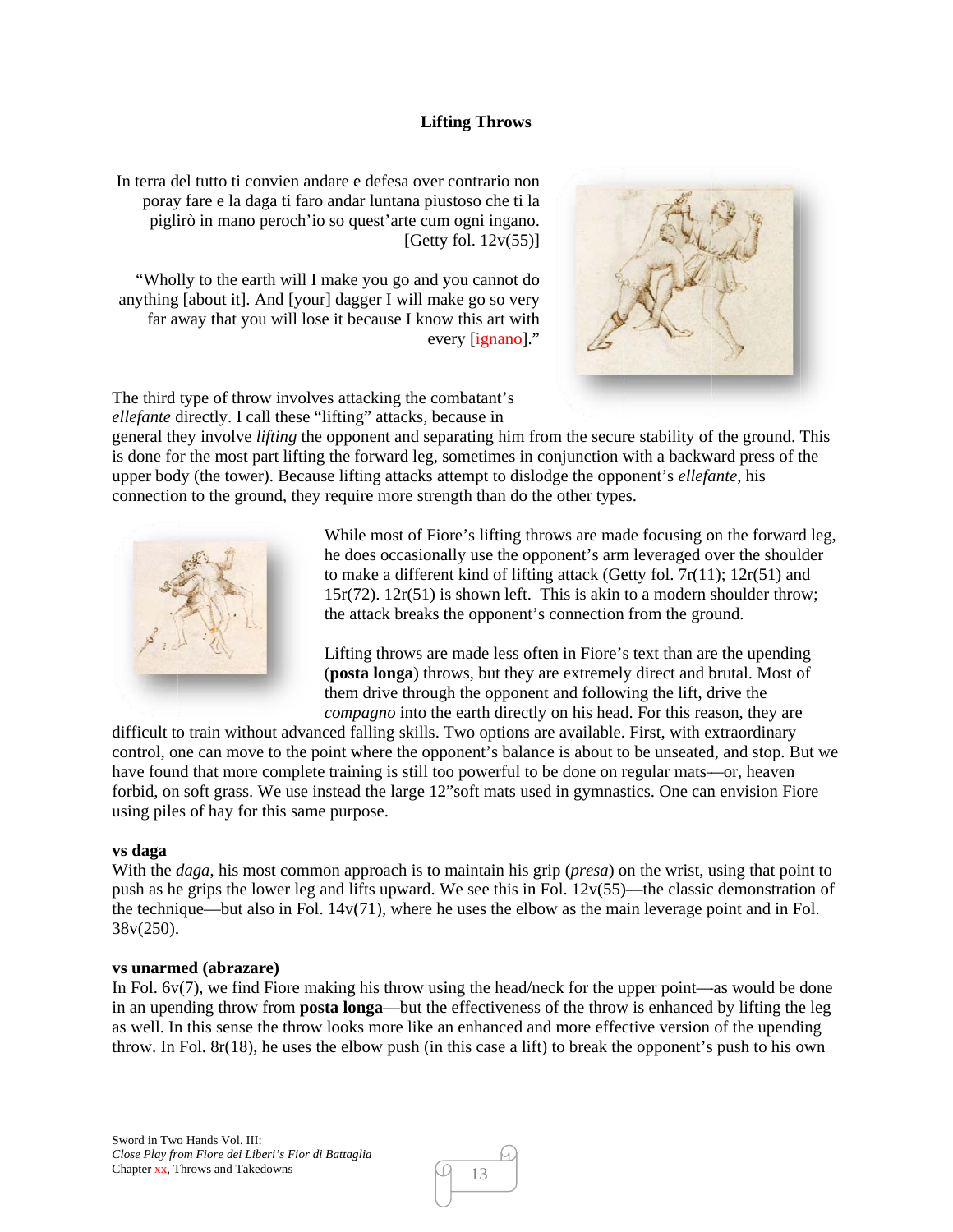face (shown in Fol. 18r(17).<sup>7</sup> Fiore's solution is often to control the body through the elbow, and if available, he likes to life the forward leg in order to complete the throw.

### *Making the Throw*

Almost all of Fiore's lifting throws involve breaking the *ellefante* by lifting the forward knee. In a few cases, such as in 8v(22), 15r(73) and in the *azza* versions of a lifting throw, the thigh is used. But in all cases, the object is to break the forward foot's connection with the ground and use it to lift the opponent. Which hand is used may depend upon which leg is forward. The other hand, the one not grasping the knee, finds a leverage point on the upper body to achieve a counter-leverage point. The hand gaining *presa* against the leg pulls and lifts while the one working the upper body (head, neck, chest, arms or hands) pushes. The result is a counter-balancing leveraged throw that creates an obvious "tipping point." Use extreme care when exploring this with a partner, as the tipping point comes very fast.

Fiore would doubtless continue the motion, driving the head into the ground with continued forward momentum as the leg is raised.

Progressing through the lifting throws requires the combatant to drive through the opponent more than the other takedowns. Even setting these throws up requires a great deal of *lione*, an aggressive, bold approach to and through the opponent. This is a deadly combat technique, designed to quickly drive the opponent into the ground; it is hard to execute without injury to the opponent and so must be practiced with caution.

<drill-seizing ground>  $\le$ /end seizing ground drill $>$ 

In all cases, Fiore illustrates a contact or a *presa* against the upper body, and when we execute this technique this is an important prerequisite. The upper hand may achieve a cover against an incoming weapon—as with a *daga*—or just the arms. The elbow can be used, as in the case of a *remedio* or counter to a grip, or the face will also work. The arm is preferable, however; once *presa* has been achieved, the opponent has one less weapon with which to respond.

The other hand shoots down to establish a quick grip on the forward leg as the combatant simultaneously lowers his center of gravity, seeking to get under his opponent's center of balance. This is a crucial element to making this kind of throw work, especially against larger opponents. Get low!

When *presa* has been established at the knee or thigh (although the knee is preferable), pressure is applied equally in lifting the leg and in pressing the upper body backward through the lever of the opponent's arm, chest or face. I have found in practice that pressing against the upper body first and then attempting the lifting action seems to deliver better results than does a lift against the opponent's full weight.<sup>8</sup>

This strike can be practiced—like the other two—with different weapons. Working against *prese*, the opponent's elbow makes a convenient gripping point, and one leg is almost always forward. Against the *daga*, following Fiore's examples as drawn makes the most sense. Against the sword, once the *incrosa* has been established (akin to *coverta* in the *daga*), a *presa* can be extended by pushing forward and up. Once the sword has risen under pressure, the combatant's left hand drives down to grip the leg and complete the throw. In armour, this is a hard throw, but it can be worked.



 <sup>7</sup> Much as the elbow push is used against the  $4<sup>th</sup>$  master of the *daga* in Fol. 13r(58), which counters the master of the crossed hands shown in the previous plate, Fol. 13r(57).

 $8$  I have had luck, however, by establishing a quick cover against an incoming strike by a much larger opponent, then dropping down once the strike was expended and gripping the forward leg very quickly with both hands while sinking my weight very low.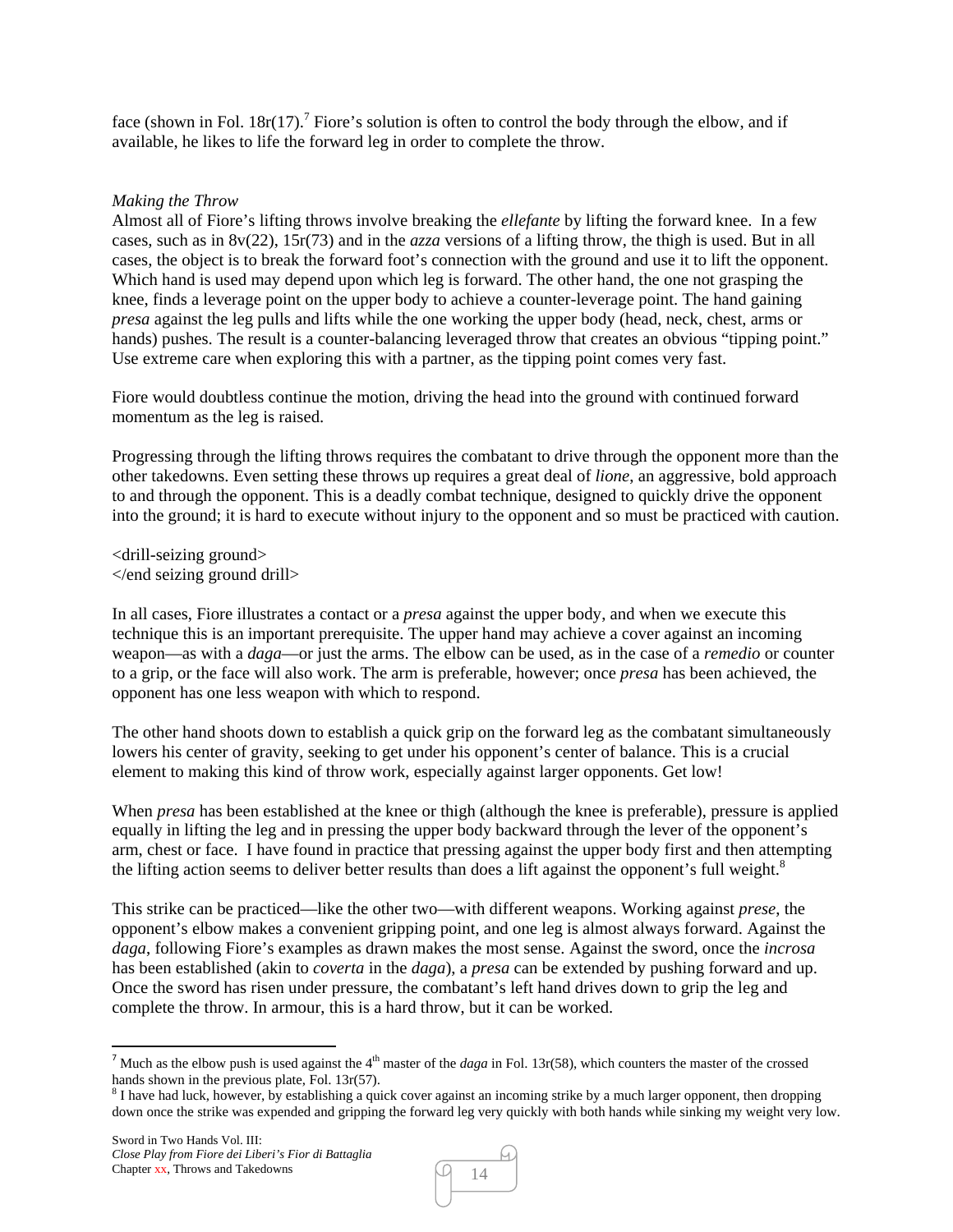Sword in Two Hands Vol. III: *Close Play from Fiore dei Liberi's Fior di Battaglia*  Chapter xx, Throws and Takedowns 15

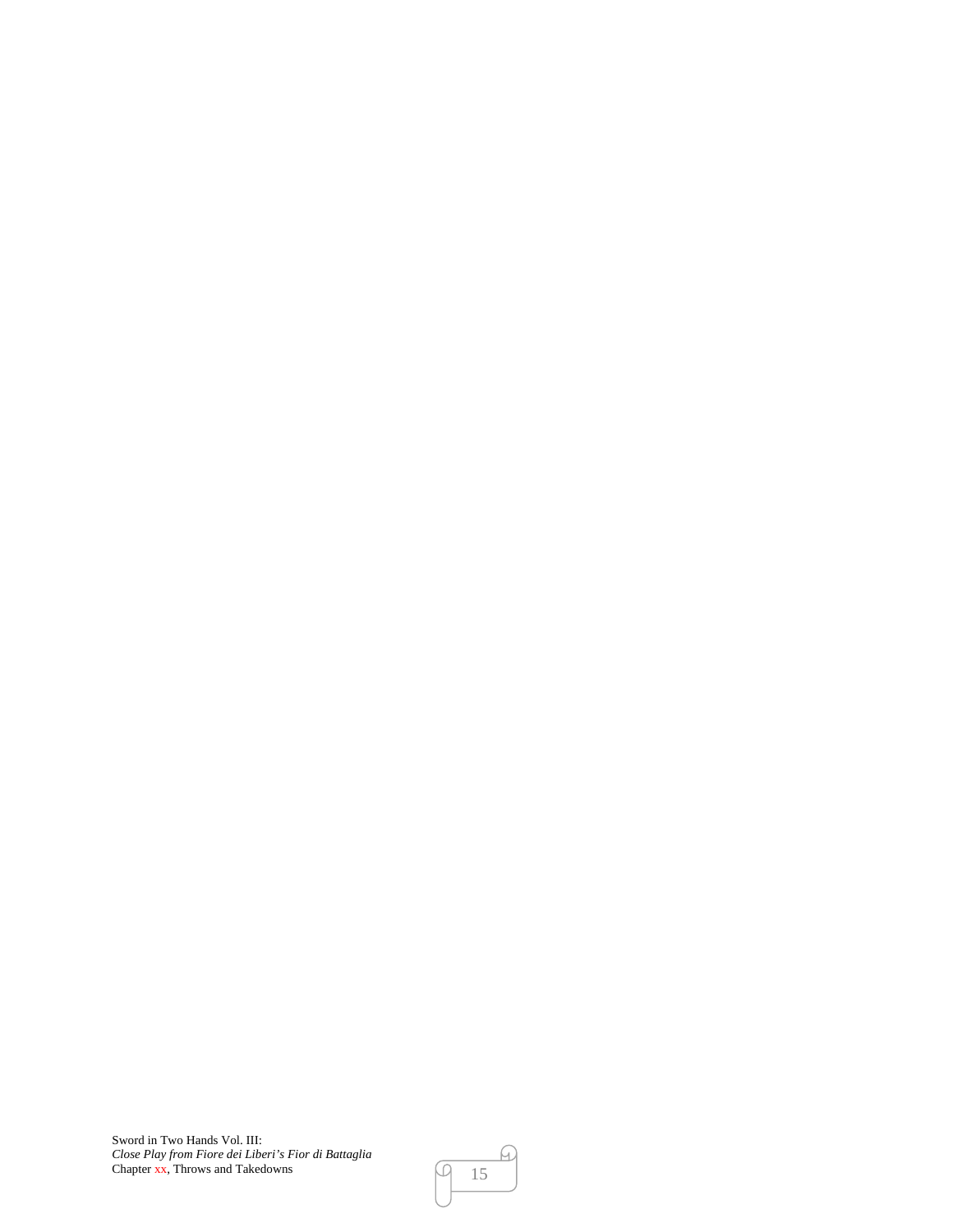### **Ligadure**:

 Soprana: 11r(40-sop)[Carta 6b-3], 13r(59-sop classic)[Carta 7B-5], 14v(68-9-sop classic)[Carta 9b-3], Sottana: 10v(390 sot)[Carta 6b-2], 11v(44-sot)[Carta 8a-3], 14r(64-sot classic)[Carta 9a-1], 16r(83 classic sot)[Carta 11b-2], 18r(98-99-sot), 29v(186-sot spada)[Carta 23b],

 Mezana: 14r(66)[Carta 9a-4], 20v(118)[Carta 14a-4], 33v(213-4 sot en arme), 37r(237 azza) Carta 27b-4 azza,

Mezana arm bar: 13v(63)[Carta 8b-5], Carta 9b-2, Carta 12b-1,

#### 6v(6)[Carta 4b-2],

**Posta Longa**: 6v(7)[Carta 4b-3], 7r(9)[Carta 4b-4], 7v(14)[Carta 5a-3], 11r(42), 13v(61 classic) [Carta 8b-3],13v(62)[Carta 8b-4], Carta 9b-5(pressing from the elbow), 21v(123-spada CLASSIC)[Carta 14b-3], 27r(165-pressing)[Carta 21a-4], 29v(184)[Carta 23b-4], 29v(187), 34r(215 en arme)[Carta 26a-1 CLASSIC], 34r(218)[Carta 26b-3], 34r(217 inside the box)[Carta 26b-3].

 **Headlock version:** 28v(176)[Carta 22b-1], 29r(182)[Carta 22b-3 DIFFERENT], 30r(189), 34v(220 en arme)[Carta 26A-2],

**Forward version**: 6v(8)[Carta 4b-4], 7v(13)[Carta 5a-4],

**Lifting**: **6v(7)[**Carta 4b-3], **8r(18)**[Carta 5b-2], 8v(22)[Carta 5b-6], **12v**(55 classic)[Carta 7B-1], **14v(71)**, 15r(73), 36v(234 azza), 37r(240 and counter), **38v**(250 *daga*)[Carta 10b-3],Carta 9B-6 (other hand *presa*), **Over shoulder lifting**: 7r(11)[Carta5a-1], 12r(51, counter-12v(52))[Carta 7a-3/4], 15r(72)[Carta 10b-4], Carta 12a-6,

**Between Legs:** 18v(100-101)[Carta 12B-4]

LIGADURE Soprana 11r(40)[Carta 6b-3] 13r(59)[Carta 7B-5] 14v(68-9)[Carta 9b-3] LIGADURE Sottana 10v(39)[Carta 6b-2] 11v(44)[Carta 8a-3] 14r(64)[Carta 9a-1] 14r(66)[Carta 9a-4] 16r(83)[Carta 11b-2] 18r(98-99-sot) 29v(186-sot spada)[Carta 23b] LIGADURE Mezana (elbow roll) 10v(38) [Carta 6b-1] 20v(118)[Carta 14a-4] 33v(213-4 en arme) 37r(237 azza) Carta 27b-4 azza LIGADURE Mezana (arm bar) 13v(63)[Carta 8b-5] Carta 9b-2 Carta 12b-1,

POSTA LONGA (attacking the tower) 6v(7)[Carta 4b-3] ?? maybe 7r(9)[Carta 4b-4] 7v(14)[Carta 5a-3] 11r(42)

Sword in Two Hands Vol. III: *Close Play from Fiore dei Liberi's Fior di Battaglia*  Chapter xx, Throws and Takedowns  $\begin{bmatrix} 0 & 16 \end{bmatrix}$